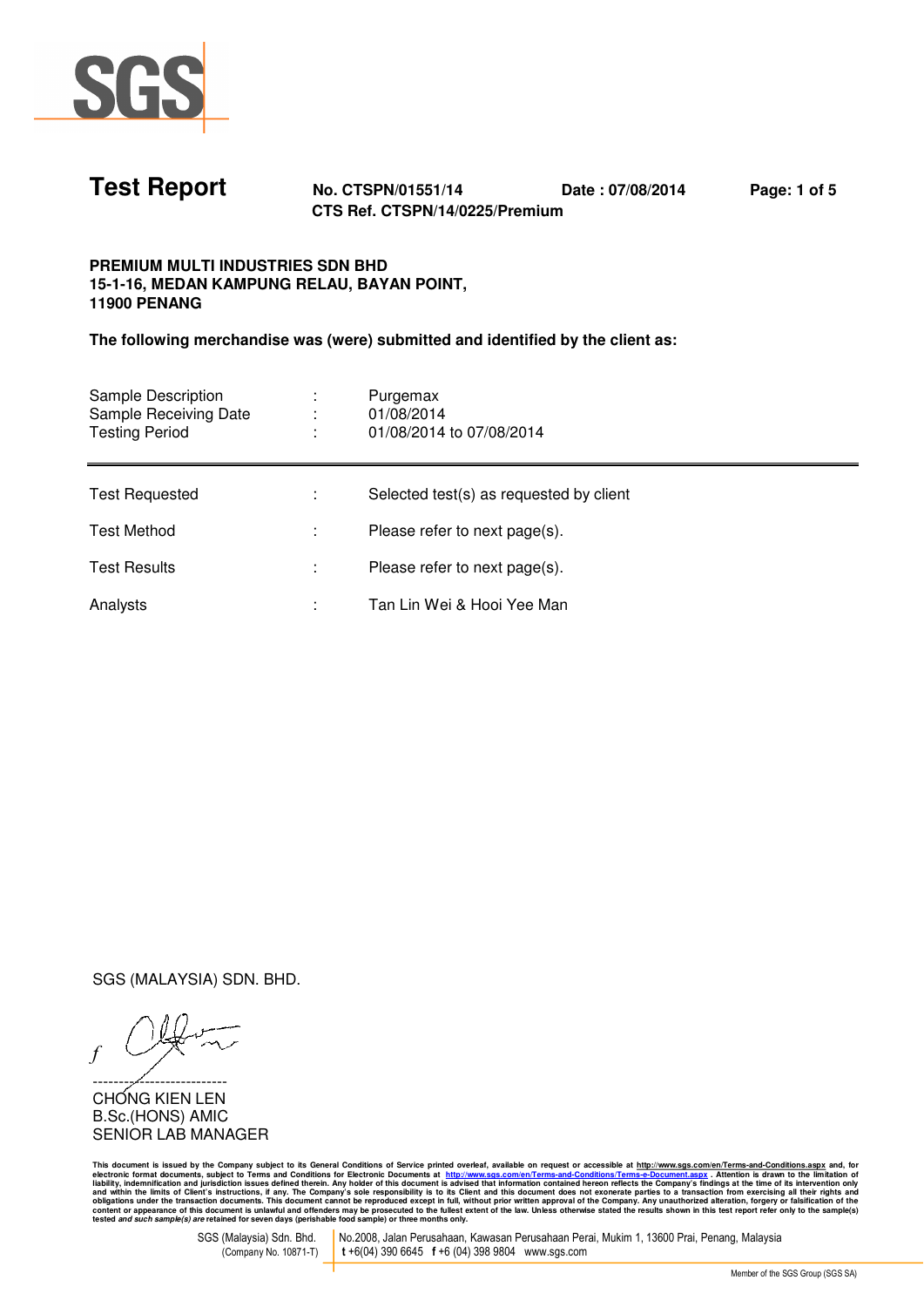

**Test Report No. CTSPN/01551/14 Date : 07/08/2014 Page: 2 of 5 CTS Ref. CTSPN/14/0225/Premium** 

Test results:

Test Part Description :

Sample Description : Purgemax

### **RoHS Directive 2011/65/EU Annex II**

| Test Item(s):              | Unit  | <b>Test Method</b>                                                     | Results | <b>MDL</b>     | Limit |
|----------------------------|-------|------------------------------------------------------------------------|---------|----------------|-------|
| Cadmium (Cd)               | mg/kg | With reference to IEC 62321-5:2013<br>(Determination of Cd by ICP-OES) | N.D.    | $\overline{2}$ | 100   |
| Lead (Pb)                  | mg/kg | With reference to IEC 62321-5:2013<br>(Determination of Pb by ICP-OES) | N.D.    | $\overline{c}$ | 1000  |
| Mercury (Hg)               | mg/kg | With reference to IEC 62321-4:2013<br>(Determination of Hg by ICP-OES) | N.D.    | $\overline{2}$ | 1000  |
| Hexavalent Chromium (CrVI) | mg/kg | With reference to IEC 62321:2008<br>Determination of CrVI by UV-Vis)   | N.D.    | $\overline{c}$ | 1000  |
| <b>Sum of PBBs</b>         | mg/kg | With reference to IEC 62321:2008<br>(Determination of PBB by GC-MS)    | N.D.    |                | 1000  |
| Monobromobiphenyl          | mg/kg | With reference to IEC 62321:2008<br>(Determination of PBB by GC-MS)    | N.D.    | 5              |       |
| Dibromobiphenyl            | mg/kg | With reference to IEC 62321:2008<br>(Determination of PBB by GC-MS)    | N.D.    | 5              |       |
| Tribromobiphenyl           | mg/kg | With reference to IEC 62321:2008<br>(Determination of PBB by GC-MS)    | N.D.    | 5              |       |
| Tetrabromobiphenyl         | mg/kg | With reference to IEC 62321:2008<br>(Determination of PBB by GC-MS)    | N.D.    | 5              |       |
| Hexabromobiphenyl          | mg/kg | With reference to IEC 62321:2008<br>(Determination of PBB by GC-MS)    | N.D.    | 5              |       |
| Pentabromobiphenyl         | mg/kg | With reference to IEC 62321:2008<br>(Determination of PBB by GC-MS)    | N.D.    | 5              |       |
| Heptabromobiphenyl         | mg/kg | With reference to IEC 62321:2008<br>(Determination of PBB by GC-MS)    | N.D.    | 5              |       |
| Octabromobiphenyl          | mg/kg | With reference to IEC 62321:2008<br>(Determination of PBB by GC-MS)    | N.D.    | 5              |       |
| Nonabromobiphenyl          | mg/kg | With reference to IEC 62321:2008<br>(Determination of PBB by GC-MS)    | N.D.    | 5              |       |
| Decabromobiphenyl          | mg/kg | With reference to IEC 62321:2008<br>(Determination of PBB by GC-MS)    | N.D.    | 5              |       |

SGS (MALAYSIA) SDN. BHD.

*f*

--------/----------------CHONG KIEN LEN B.Sc.(HONS) AMIC SENIOR LAB MANAGER

This document is issued by the Company subject to its General Conditions of Service printed overleaf, available on request or accessible at <u>http://www.ste.com/en/Terms-and-Conditions?Ferms-e-Document.aspx . Attention is d</u>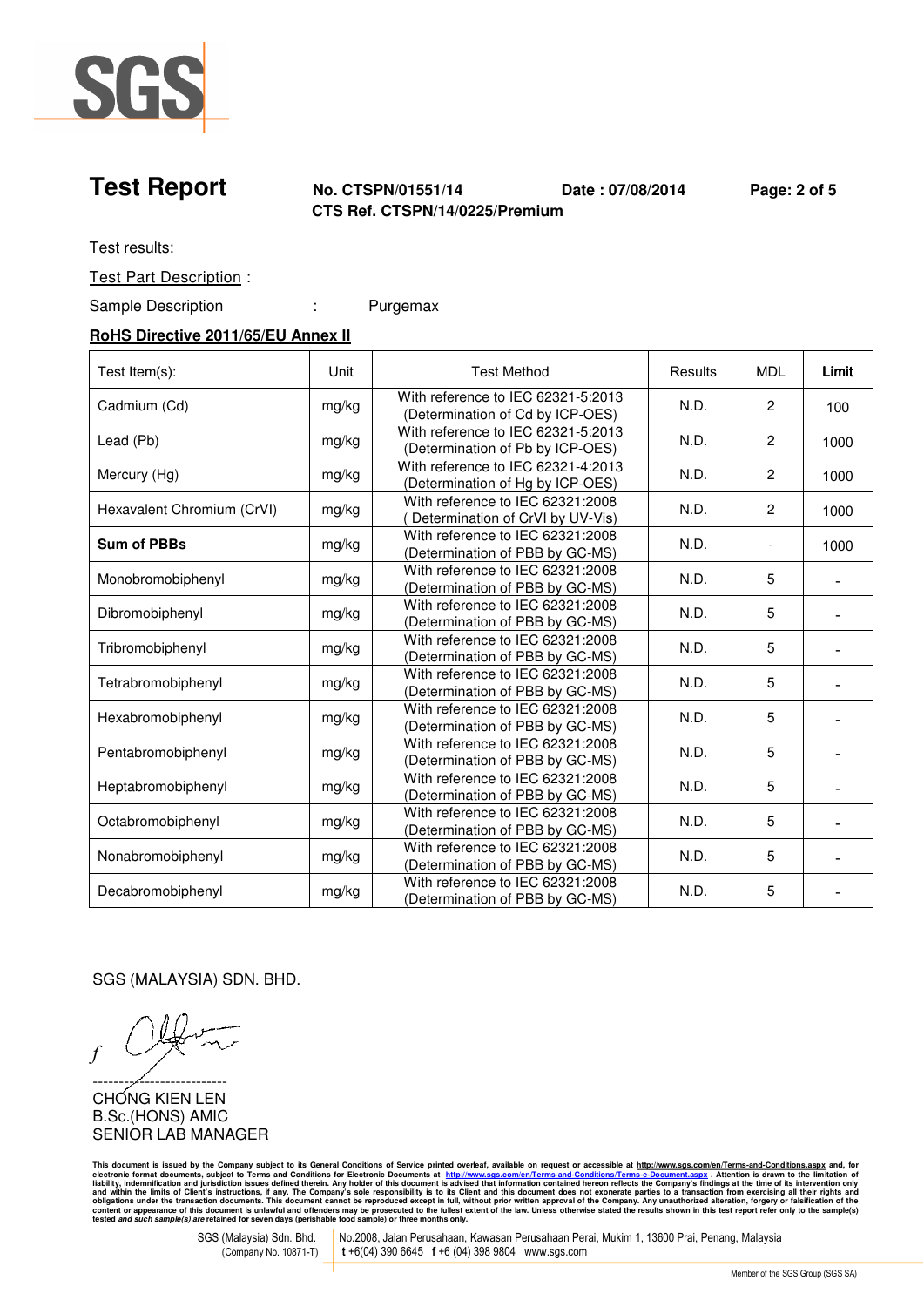

# **Test Report No. CTSPN/01551/14 Date : 07/08/2014 Page: 3 of 5 CTS Ref. CTSPN/14/0225/Premium**

| <b>Sum of PBDEs</b>      | mg/kg | With reference to IEC 62321:2008<br>(Determination of PBDE by GC-MS) | N.D. |   | 1000 |
|--------------------------|-------|----------------------------------------------------------------------|------|---|------|
| Monobromodiphenyl ether  | mg/kg | With reference to IEC 62321:2008<br>(Determination of PBDE by GC-MS) | N.D. | 5 |      |
| Dibromodiphenyl ether    | mg/kg | With reference to IEC 62321:2008<br>(Determination of PBDE by GC-MS) | N.D. | 5 |      |
| Tribromodiphenyl ether   | mg/kg | With reference to IEC 62321:2008<br>(Determination of PBDE by GC-MS) | N.D. | 5 |      |
| Tetrabromodiphenyl ether | mg/kg | With reference to IEC 62321:2008<br>(Determination of PBDE by GC-MS) | N.D. | 5 |      |
| Pentabromodiphenyl ether | mg/kg | With reference to IEC 62321:2008<br>(Determination of PBDE by GC-MS) | N.D. | 5 |      |
| Hexabromodiphenyl ether  | mg/kg | With reference to IEC 62321:2008<br>(Determination of PBDE by GC-MS) | N.D. | 5 |      |
| Heptabromodiphenyl ether | mg/kg | With reference to IEC 62321:2008<br>(Determination of PBDE by GC-MS) | N.D. | 5 |      |
| Octabromodiphenyl ether  | mg/kg | With reference to IEC 62321:2008<br>(Determination of PBDE by GC-MS) | N.D. | 5 |      |
| Nonabromodiphenyl ether  | mg/kg | With reference to IEC 62321:2008<br>(Determination of PBDE by GC-MS) | N.D. | 5 |      |
| Decabromodiphenyl ether  | mg/kg | With reference to IEC 62321:2008<br>(Determination of PBDE by GC-MS) | N.D. | 5 |      |

Note : (a)  $mg/kg = ppm$ ; (0.1wt% = 1000ppm)

(b) N.D. = Not Detected

(c) MDL = Method Detection Limit

 $(d) - Not$  regulated

(e) Testing based on original basis

SGS (MALAYSIA) SDN. BHD.

*f*

--------/----------------CHONG KIEN LEN B.Sc.(HONS) AMIC SENIOR LAB MANAGER

This document is issued by the Company subject to its General Conditions of Service printed overleaf, available on request or accessible at <u>http://www.ste.com/en/Terms-and-Conditions?Ferms-e-Document.aspx . Attention is d</u>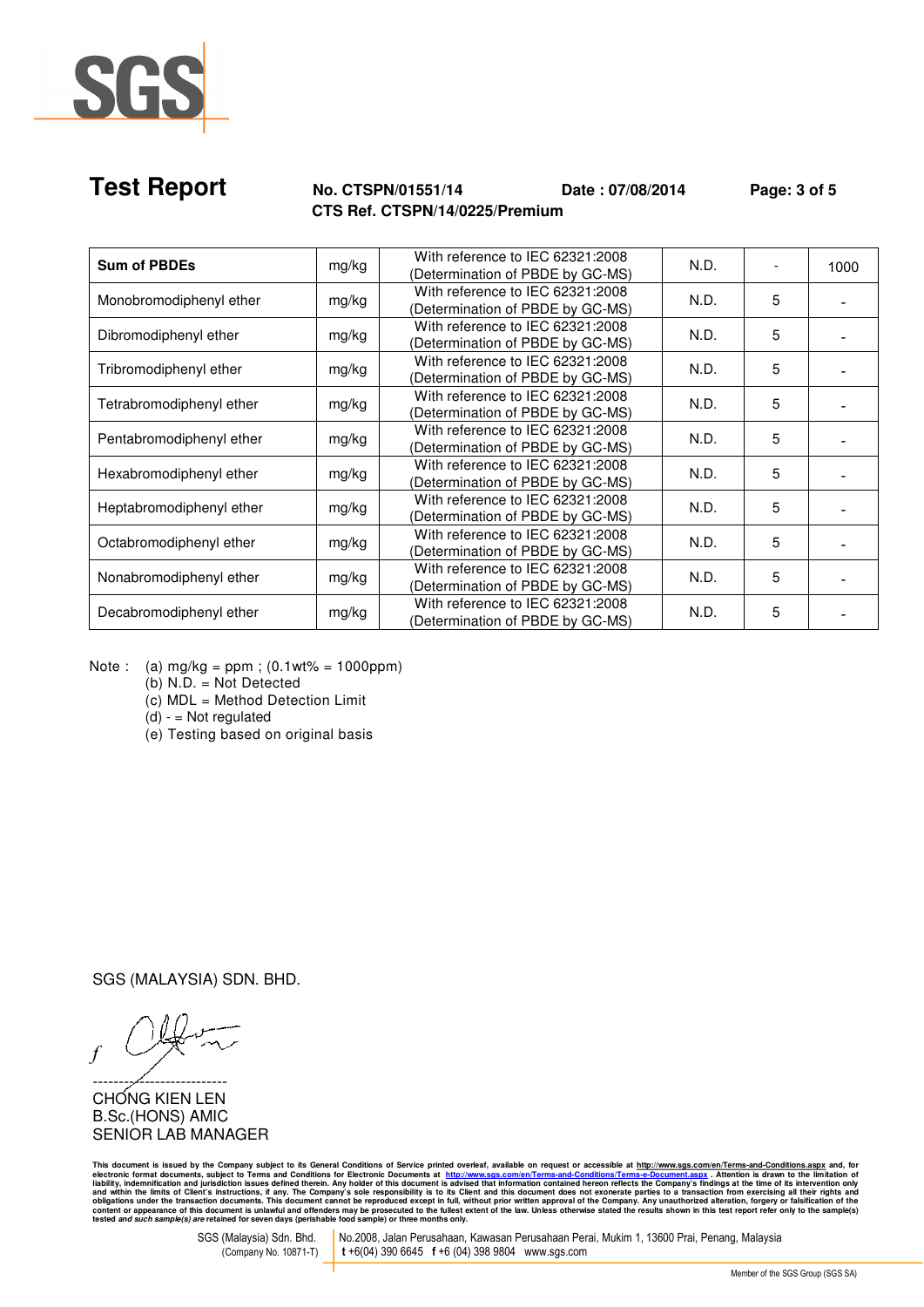

**Test Report No. CTSPN/01551/14 Date : 07/08/2014 Page: 4 of 5 CTS Ref. CTSPN/14/0225/Premium** 

Test Part Description :

Sample Description **:** Purgemax



SGS authenticate the photo on original report only

SGS (MALAYSIA) SDN. BHD.

*f*

--------/----------------CHONG KIEN LEN B.Sc.(HONS) AMIC SENIOR LAB MANAGER

This document is issued by the Company subject to its General Conditions of Service printed overleaf, available on request or accessible at <u>http://www.ste.com/en/Terms-and-Conditions?Ferms-e-Document.aspx . Attention is d</u>